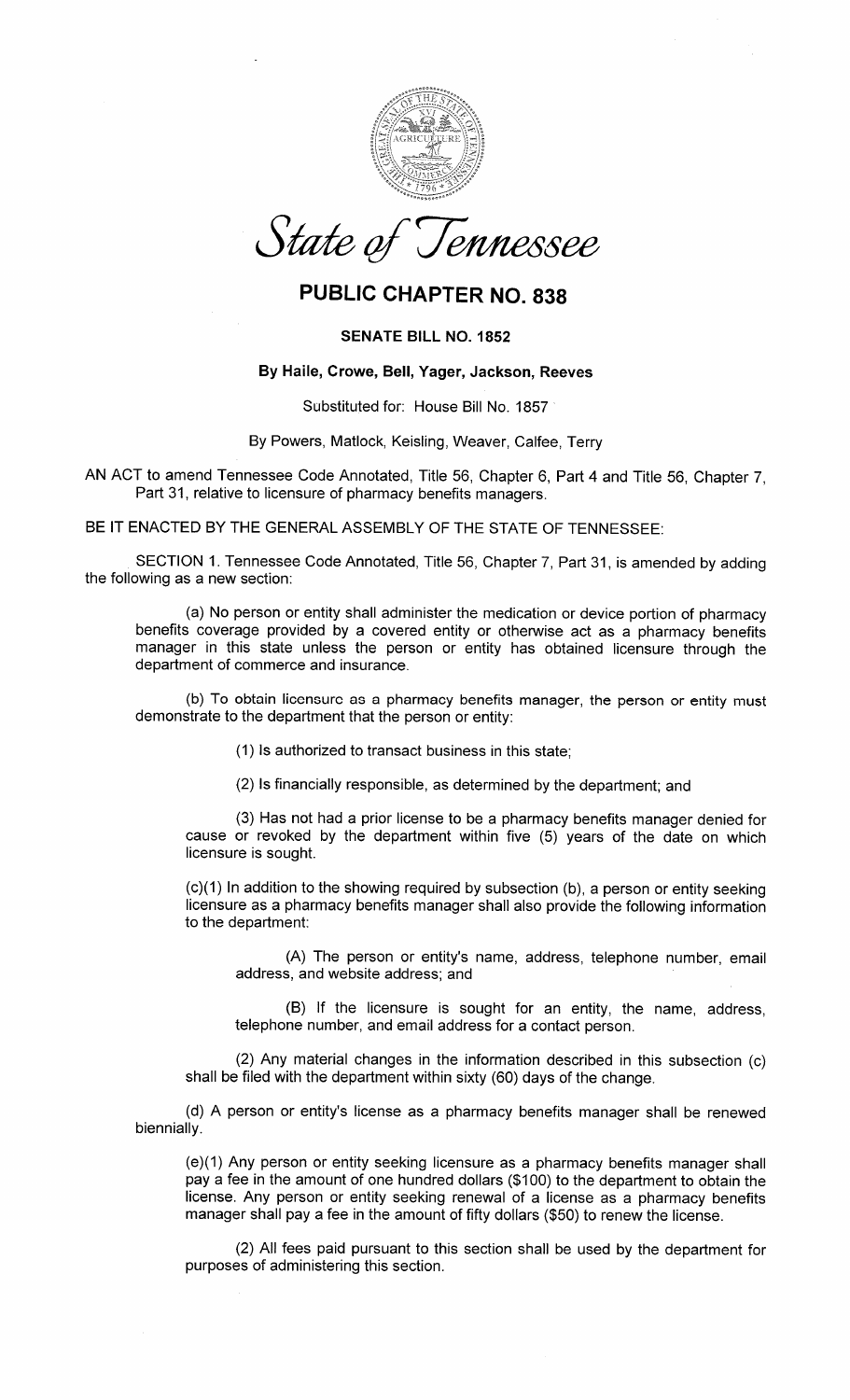(f)(1) Failure to obtain licensure or renew a license pursuant to this section while acting as a pharmacy benefits manager in this state shall constitute a violation of this section and shall be punishable by a fine of not less than one hundred dollars (\$1001nor more than five hundred dollars (\$500).

(2) Any person or entity assessed a fine pursuant to this section or denied a license or renewal of a license may appeal the fine or denial pursuant to the UniformAdministrative Procedures Act, compiled in title 4, chapter 5.

SECTION 2. This act shall take effect January 1, 2019, the public welfare requiring it.